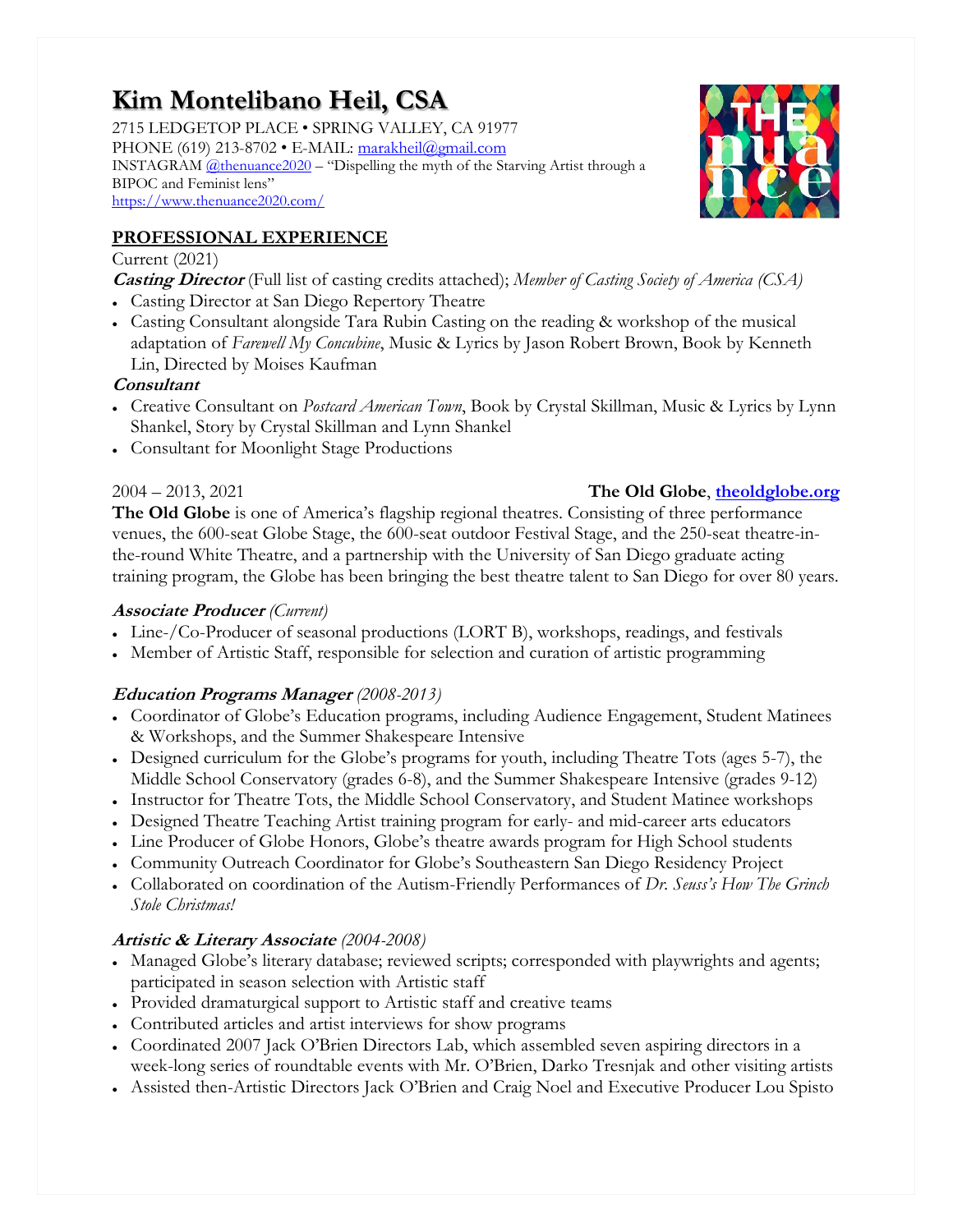## 2017 – 2021 **San Diego Repertory Theatre, [sdrep.org](http://www.sdrep.org/)**

**San Diego Repertory Theatre** is downtown San Diego's resident professional theatre, celebrating year-round on three stages the diversity and creativity of the San Diego community. Under the leadership of Co-Founder and Artistic Director Sam Woodhouse, the REP's mission is to produce intimate, provocative, and inclusive theatre.

## **Associate Producer**

- Member of Artistic Staff, responsible for selection and curation of all REP programming
- Member of Leadership Team, responsible for implementation of the REP's strategic plan, and for oversight of daily operations
- Oversees AEA and non-union casting for all shows and programs, including negotiating actor offers, creating casting lists, and maintaining the departmental budget
- Line-/Co-Producer of REP mainstage season (LORT D), workshops, readings, and festivals
- Oversees vetting and hiring process for creative teams for all productions, including members of SDC and USA
- Acting Human Resources Administrator, in charge of company-wide hiring, benefits, training, and ensuring compliance with current employment and labor laws
- Coordinator and collaborator on all REP activities relating to Anti-Racism and Equity, Diversity and Inclusion (EDI)

**San Diego Junior Theatre** is the nation's oldest continuously run youth theatre organization. SDJT provides engaging, innovative, high-quality theatre education and productions for children of all cultural heritages, ages, abilities, and levels of interest.

## **Education Director**

- Oversaw all of SDJT's education programs, including classes, camps, and outreach programs
- Oversaw internal policies for ensuring safety and security for all students and staff
- Designed curriculum for  $30+$  acting and theatre classes for K-12, taught both on the JT campus and in local public and private schools (aligned with National Arts Standards and Common Core)
- Designed and implemented parent and student surveys to ensure ongoing review of quality
- Hired and supervised all of SDJT's education staff, including Education Assistant, Camp Director, 40+ Teaching Artists, and administrative staff
- Speaker on behalf of SDJT, arts education advocacy and EDI at conferences for K-12 and community college educators
- Coordinator and co-designer of SDJT's Sensory-Friendly performance series

## 2003 – 2004 **Arielle Tepper Productions,** New York, NY

**Arielle Tepper** is a Tony Award-winning Theatre & Film Producer, native New Yorker, and serves as the Board Chair for The Public Theater in New York.

## **Theatre Associate/Line Producer**

- Attended workshops, readings, and productions; reviewed and evaluated script submissions; managed literary database; acted as office manager
- Line Producer of *Earthquake Chica* by Anne Garcia-Romero for the 2004 Summer Play Festival

## **BOARD AFFILIATIONS**

| 2020-Present | <b>National New Play Network</b>  | Board Member                                 |
|--------------|-----------------------------------|----------------------------------------------|
| 2020-2021    | <b>San Diego Theatre Alliance</b> | Ambassador Co-Chair                          |
| 2016-Present | <b>Blindspot Collective</b>       | Advisory Board Member, Programming Committee |
| 2019-2020    | <b>Diversionary Theatre</b>       | Artistic Trustee, Education Commitee         |
| 2015-2017    | <b>Backyard Renaissance</b>       | Founding Board Member                        |

## 2013 – 2016 **San Diego Junior Theatre, [sdjt.org](http://www.sdjt.org/)**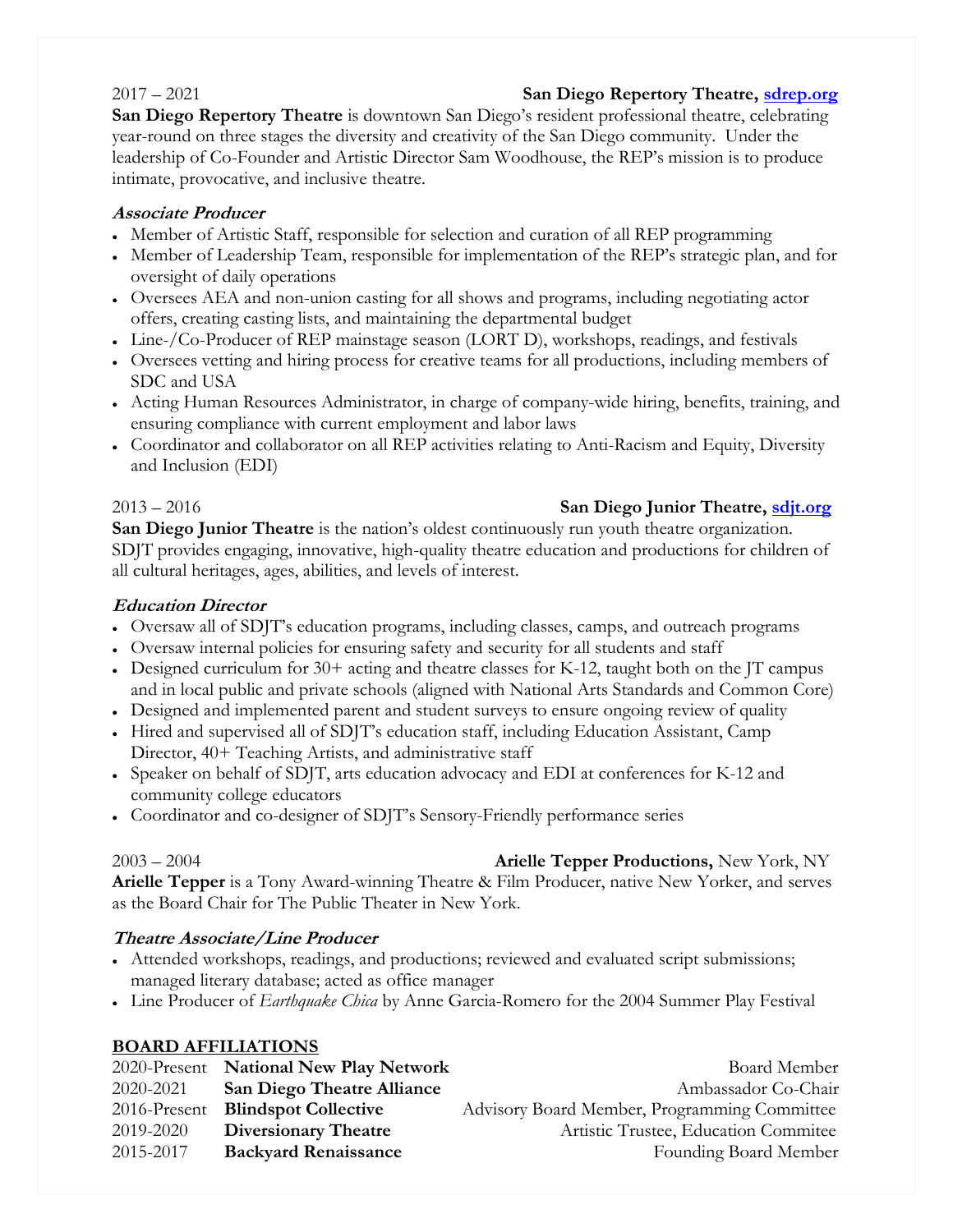## **PROFESSIONAL AFFILIATIONS**

| Current   | <b>Casting Society of America</b> | Member |
|-----------|-----------------------------------|--------|
| 2021-2022 | artEquity BIPOC Leadership Circle | Member |

## **EDUCATION**

| 2001-2002 | <b>New York University, New York, NY</b> |
|-----------|------------------------------------------|
| 1992-1995 | Pepperdine University, Malibu, CA        |

M.A. Performance Studies 1995. B.A. Psychology, Magna Cum Laude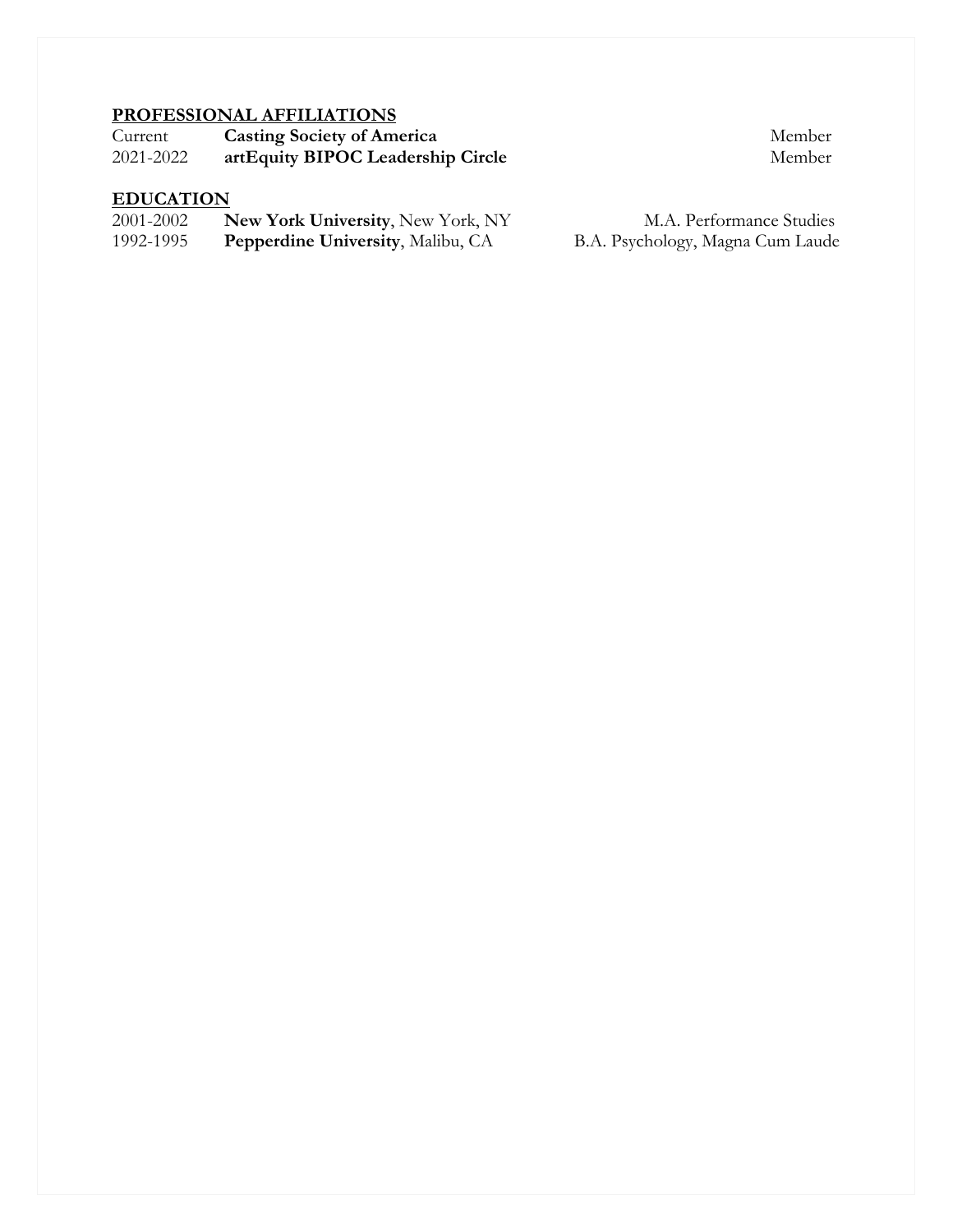## **KIM MONTELIBANO HEIL, CSA**

## **FULL PRODUCTIONS CREDITED AS CASTING DIRECTOR**

- *Ebeneezer Scrooge's Big San Diego Christmas Show!* Adapted by Gordon Greenberg and Steve Rosen, directed by Gordon Greenberg The Old Globe 2021
- *The Great Khan* by Michael Gene Sullivan, directed by Jess McLeod San Diego Repertory Theatre 2021
- *Curious Incident of the Dog in the Night-Time,* based on the novel by Mark Haddon, adapted by Simon Stephens, directed by Todd Salovey San Diego Repertory Theatre 2021
- *Mother Road* by Octavio Solis, directed by Sam Woodhouse San Diego Repertory Theatre 2021
- *House of Joy* by Madhuri Shekar, directed by Arpita Mukherjee and Sam Woodhouse San Diego Repertory Theatre 2020
- *The Humans* by Stephen Karam, directed by Todd Salovey San Diego Repertory Theatre 2020
- *Bad Hombres/Good Wives* by Herbert Siguenza, directed by Sam Woodhouse San Diego Repertory Theatre 2019
- *33 1/3: House of Dreams*, a new musical by Jonathan Rosenberg & Brad Ross, with additional contributions from Steve Gunderson & Javier Velasco, directed and choreographed by Javier Velasco

San Diego Repertory Theatre 2019

- *Sweat* by Lynn Nottage, directed by Sam Woodhouse San Diego Repertory Theatre 2019
- *Aubergine* by Julia Cho, directed by Todd Salovey San Diego Repertory Theatre 2019
- *A Doll's House, Part 2* by Lucas Hnath, directed by Sam Woodhouse San Diego Repertory Theatre 2018
- *Actually* by Anna Ziegler, directed by Jesca Prudencio San Diego Repertory Theatre 2018
- *Fun Home*, Music by Jeanine Tesori, Book & Lyrics by Lisa Kron, adapted from the graphic novel by Alison Bechdel, directed by Sam Woodhouse and choreographed by Javier Velasco San Diego Repertory Theatre 2018
- *Beachtown* by Herbert Siguenza and Rachel Grossman, directed by Sam Woodhouse San Diego Repertory Theatre